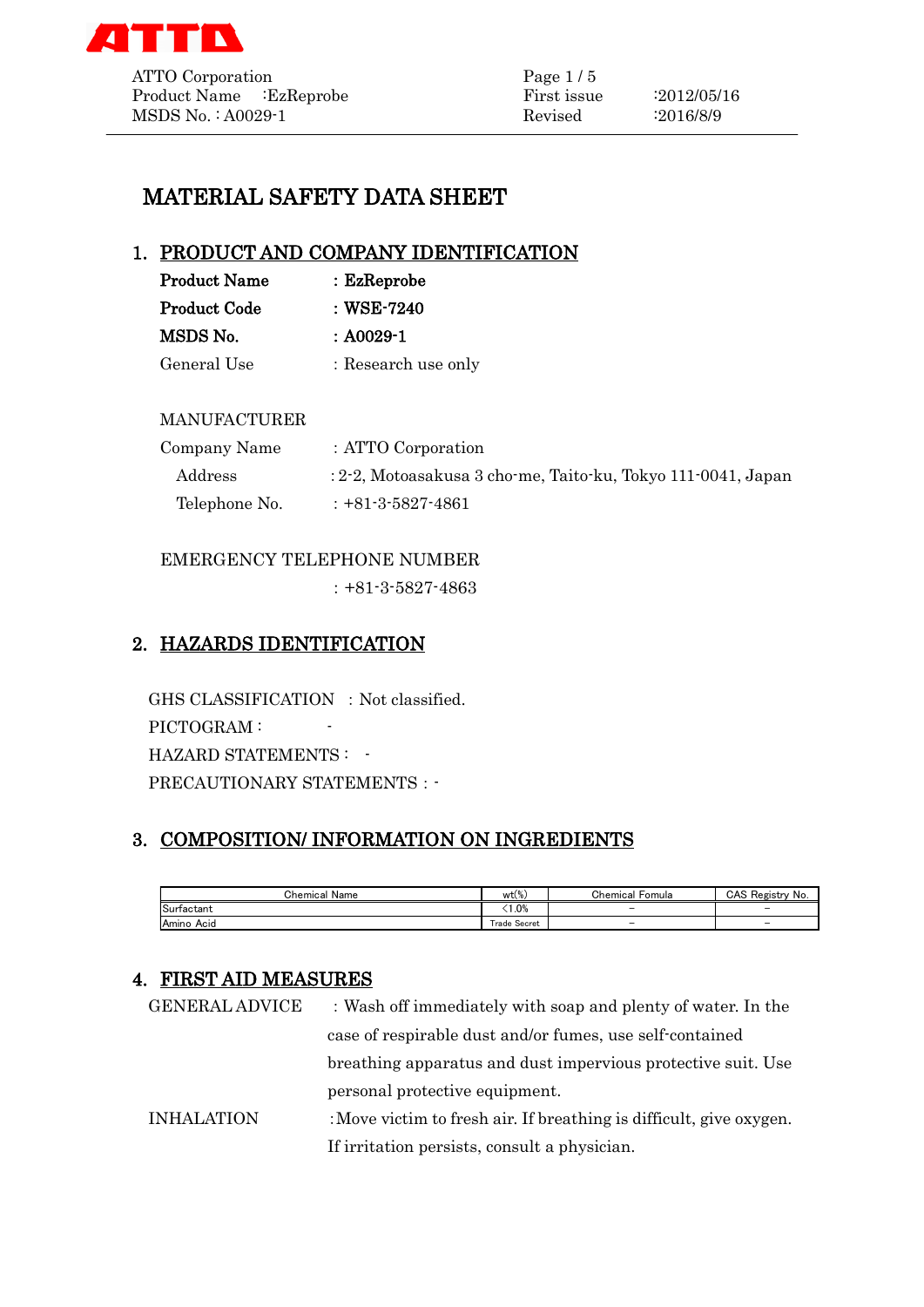

ATTO Corporation Page 2/5 Product Name :EzReprobe First issue :2012/05/16 MSDS No. : A0029-1 Revised :2016/8/9

| <b>EYE</b>       | : Remove any contact lenses at once. Flush eyes well with     |
|------------------|---------------------------------------------------------------|
|                  | flooding amounts of running water for at least 15 minutes.    |
|                  | Assure adequate flushing by separating the eyelids with       |
|                  | sterile fingers. If irritation persists, consult a physician. |
| SKIN             | : Remove contaminated clothing. Wash thoroughly with soap     |
|                  | and water. If irritation persists, consult a physician.       |
| <b>INGESTION</b> | : Rinse mouth, give plenty of water to dilute the substance.  |
|                  | Never give anything by mouth to an unconscious person.        |
|                  | Consult a physician.                                          |

## 5. FIRE FIGHTING MEASURES

FLAMMABLE PROPERTIES

:Not flammable

#### EXTINGUISHING MEDIA

:Carbon dioxide, dry chemical, foam water.

#### FIRE FIGHTING INSTRUCTIONS

:Self-contained breathing apparatus required. Firefighters should wear the usual protective gear.

## 6. ACCIDENTAL RELEASE MEASURES

#### PERSONAL PRECAUTIONS

:Remove ignition sources and ventilate the area. In case of insufficient ventilation, wear suitable respiratory equipment. Avoid raising dust and avoid contact with skin and eyes.

#### ENVIRONMENTAL PRECAUTIONS

:Prevent spills from entering sewers, watercourses or low areas.

#### METHODS FOR CLEANING UP

:Do not touch spilled material without suitable protection (See section 8). After materials completely picked up, wash the spill site with soap and water and ventilate the area. Put all wastes in a plastic bag for disposal and seal it tightly. Remove clean, or dispose of contaminated clothing.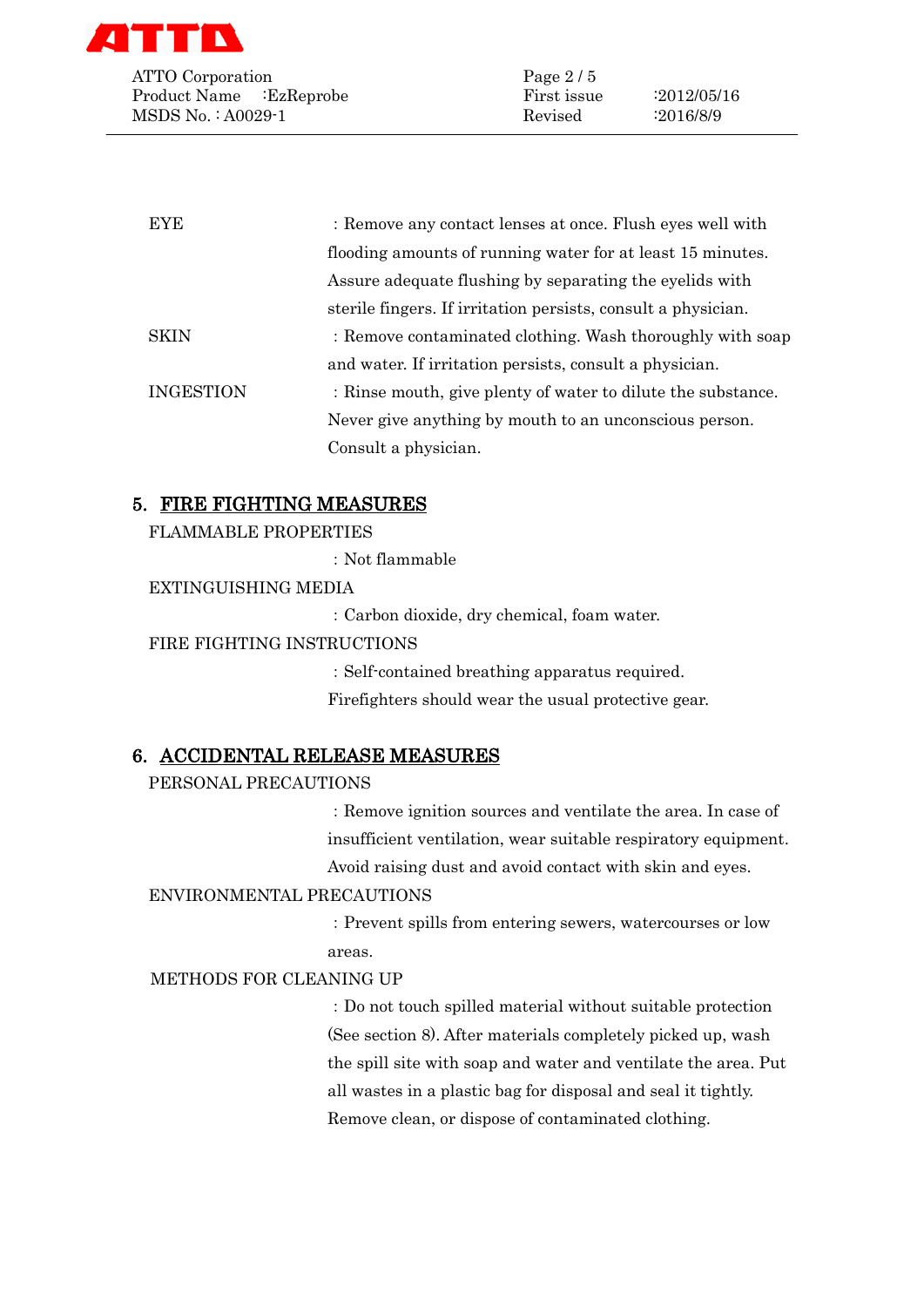

ATTO Corporation Page 3/5 Product Name :EzReprobe First issue :2012/05/16 MSDS No. : A0029-1 Revised :2016/8/9

| HANDLIN                  | : Protect against physical damage. Avoid breathing dust.       |
|--------------------------|----------------------------------------------------------------|
|                          | Wash thoroughly after handling. Keep out of reach of children. |
|                          | Avoid contact with skin, eyes and clothing.                    |
| $\operatorname{STORAGE}$ | : Store at Room Temperature. Store away from oxidizers.        |

## 8. EXPOSURE CONTROLS / PERSONAL PROTECTION

#### ENGINEERING MEASURES

:Use exhaust ventilation to keep airborne concentrations below exposure limits.

Use only with adequate ventilation.

VENTILATION : Local Exhaust ; Necessary,

Mechanical (General); Recommended

#### PERSONAL PROTECTION;

Respiratory protection

:Use a NIOSH/MSHA or European Standard EN149 approved respirator if the vapor concentrations exceed regulatory guidelines.

| Hand protection          | : Chemical resistant gloves         |  |
|--------------------------|-------------------------------------|--|
| Eye protection           | : Safety glasses (Chemical goggles) |  |
| Skin protection          | $\therefore$ Protective clothing    |  |
| <b>CONTROL PARAMETER</b> |                                     |  |
|                          |                                     |  |

OSHA Final Limits: None established

 $ACGIH TLV(s)$  : None established

## 9. PHYSICAL AND CHEMICAL PROPERTIES

Appearance : liquid (clear) Odor : Odorless pH :  $2.5 \sim 3.5$ Boiling Point / Boiling Range :Not available Melting Point / Melting Range :Not available Decomposition Temperature

:Not available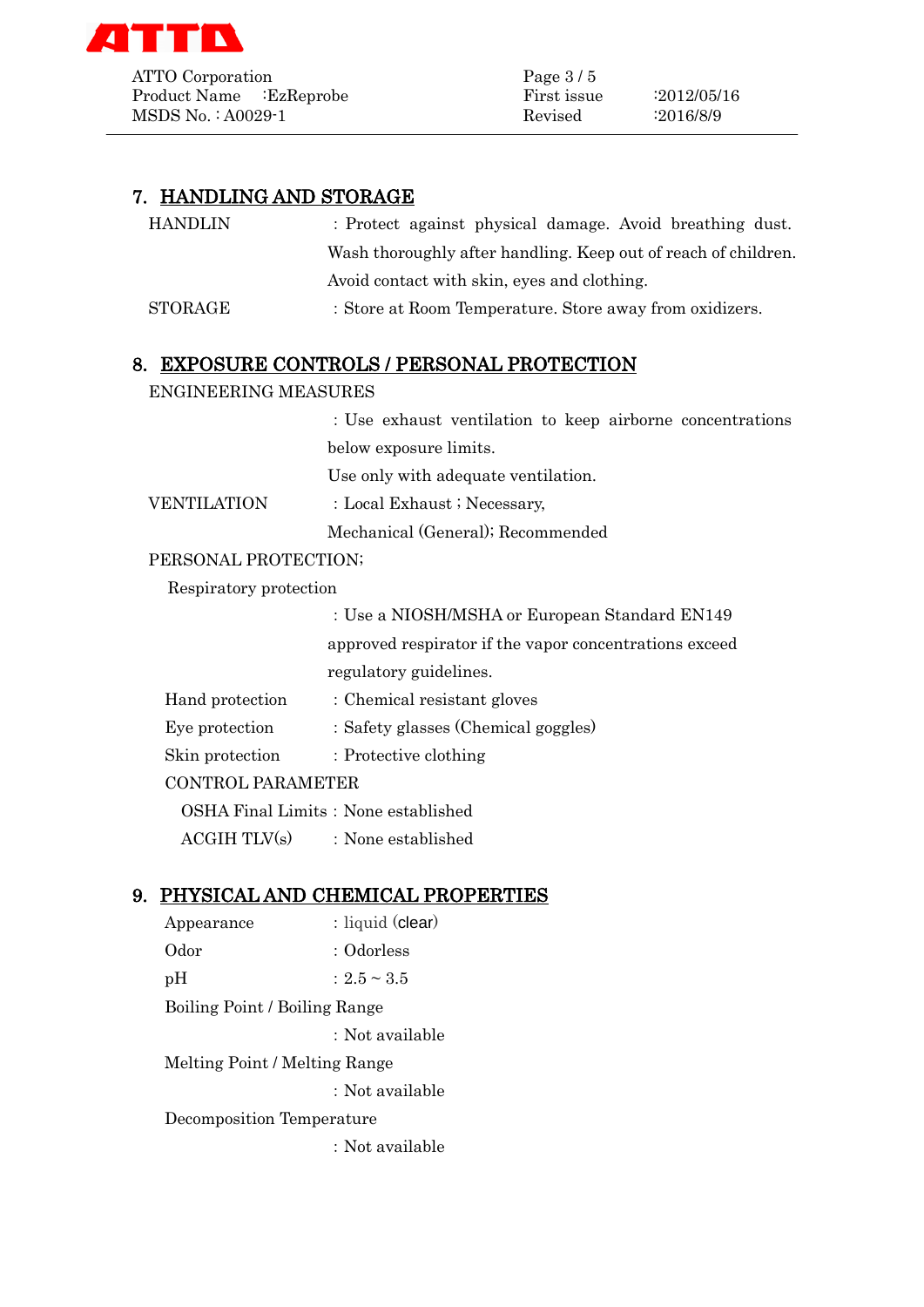

ATTO Corporation Page 4/5 Product Name :EzReprobe First issue :2012/05/16 MSDS No. : A0029-1 Revised :2016/8/9

| Flash Point                              | : Not available |  |
|------------------------------------------|-----------------|--|
| <b>Auto Ignition Temperature</b>         |                 |  |
|                                          | : Not available |  |
| Flammability                             | : Not flammable |  |
| <b>Explosive Properties</b>              | : Not available |  |
| <b>Oxidizing Properties</b>              | : Not available |  |
| Vapor Pressure                           | : Not available |  |
| <b>Relative Density</b>                  | : Not available |  |
| Solubility                               | : Not available |  |
| Partition Coefficient (n-octanol /water) |                 |  |
|                                          | : Not available |  |
| Viscosity                                | : Not available |  |
| Vapor Density                            | : Not available |  |
| <b>Evaporation Rate</b>                  | : Not available |  |
|                                          |                 |  |

# 10.STABILITY AND REACTIVITY

CONDITIONS TO AVOID

|                           | : Sunlight, heat, moisture                |
|---------------------------|-------------------------------------------|
| <b>STABILITY</b>          | : Stable for one year at Room Temperature |
| <b>MATERIALS TO AVOID</b> |                                           |
|                           | $\mathbf{11}$ $\mathbf{12}$ $\mathbf{13}$ |

:Oxidizers, alkalis, Strong Acids

HAZARDOUS REACTIONS / DECOMPOSITION PRODUCTS

:Carbon monoxide, Nitrogen oxide,

## 11.TOXICOLOGICAL INFORMATION

| <b>Acute Toxicity</b>                   | : Not available |
|-----------------------------------------|-----------------|
| Eye Irritation                          | : Not available |
| Skin Irritation                         | : Not available |
| Sensitization                           | : Not available |
| Repeated Dose Toxicity                  |                 |
|                                         | : Not available |
| Chronic Toxicity                        | : Not available |
| Mutagenicity                            | : Not available |
| Carcinogenicity                         | : Not available |
| Reproductive and Developmental Toxicity |                 |
|                                         | : Not available |